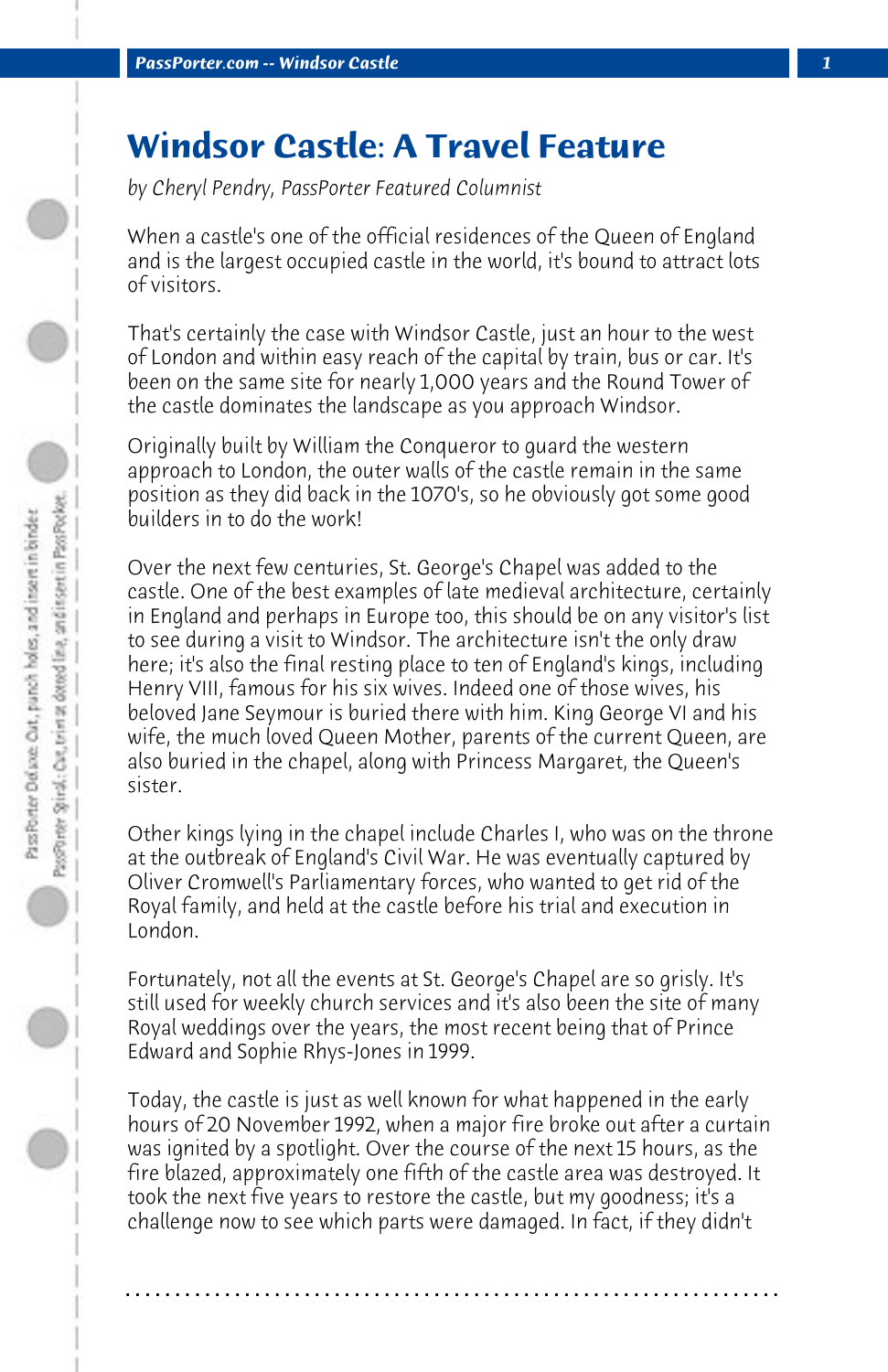tell you which rooms were destroyed in the fire, I don't think anyone would be able to tell. Much of the amazing repair work at Windsor Castle was funded by opening Buckingham Palace to the public every year during the summer months; something that's continued to this day even though the bill for repairs at Windsor was paid off a decade ago.

For much of the year, visitors can walk around the State Apartments, where most of the Royal work takes place, including State visits by foreign heads of state, with the Presidents of France and South Africa among the recent visitors to the castle. If you're an art fan, you're in for a treat, with many paintings, sculptures, and armor from the Royal Collection on display.

One other thing you shouldn't miss is an unusual visitor attraction. A doll house may not sound that fascinating, but this is no ordinary doll house. This one belonged to Queen Mary and contains working lifts, running water, and electricity, and took 1,500 craftsmen three years to complete. There are frequently long lines to see this, but it's worth the wait and no wonder this is known as the most famous doll house in the world!

Something else you shouldn't miss if it happens to be taking place on a day when you visit is the Changing of the Guard at Windsor Castle. From April to July, it's held every day except Sundays, and throughout the rest of the year, it takes place on alternate days, weather permitting of course! Starting at 11:00 am, it's a colorful sight and we preferred the ceremony you see at Windsor to the Changing of the Guard in London, mainly because you can get a far better -- and closer -- view in the castle grounds. You can even get your photo taken next to one of the world famous guards, which makes for a great memory of your day at Windsor!

If it sounds like there's a lot to see at Windsor Castle, that's because there is. Allow at least a couple of hours for your visit and longer if you're visiting during the busy summer months, when the castle can get crowded and you may have to wait in line to visit the various different areas.

Entrance into Windsor Castle costs 14.20 pounds for adults, 12.70 pounds for students and seniors (age 60+) and 8 pounds for the under 17s. Under fives are admitted free of charge and family tickets are also available at 36.50 pounds for two adults and up to three children. If the State Apartments are closed during your visit, you can expect the admission prices to be almost half that amount.

Windsor Castle is open to the public all year round, with the exception

**. . . . . . . . . . . . . . . . . . . . . . . . . . . . . . . . . . . . . . . . . . . . . . . . . . . . . . . . . . . . . . . . . .**